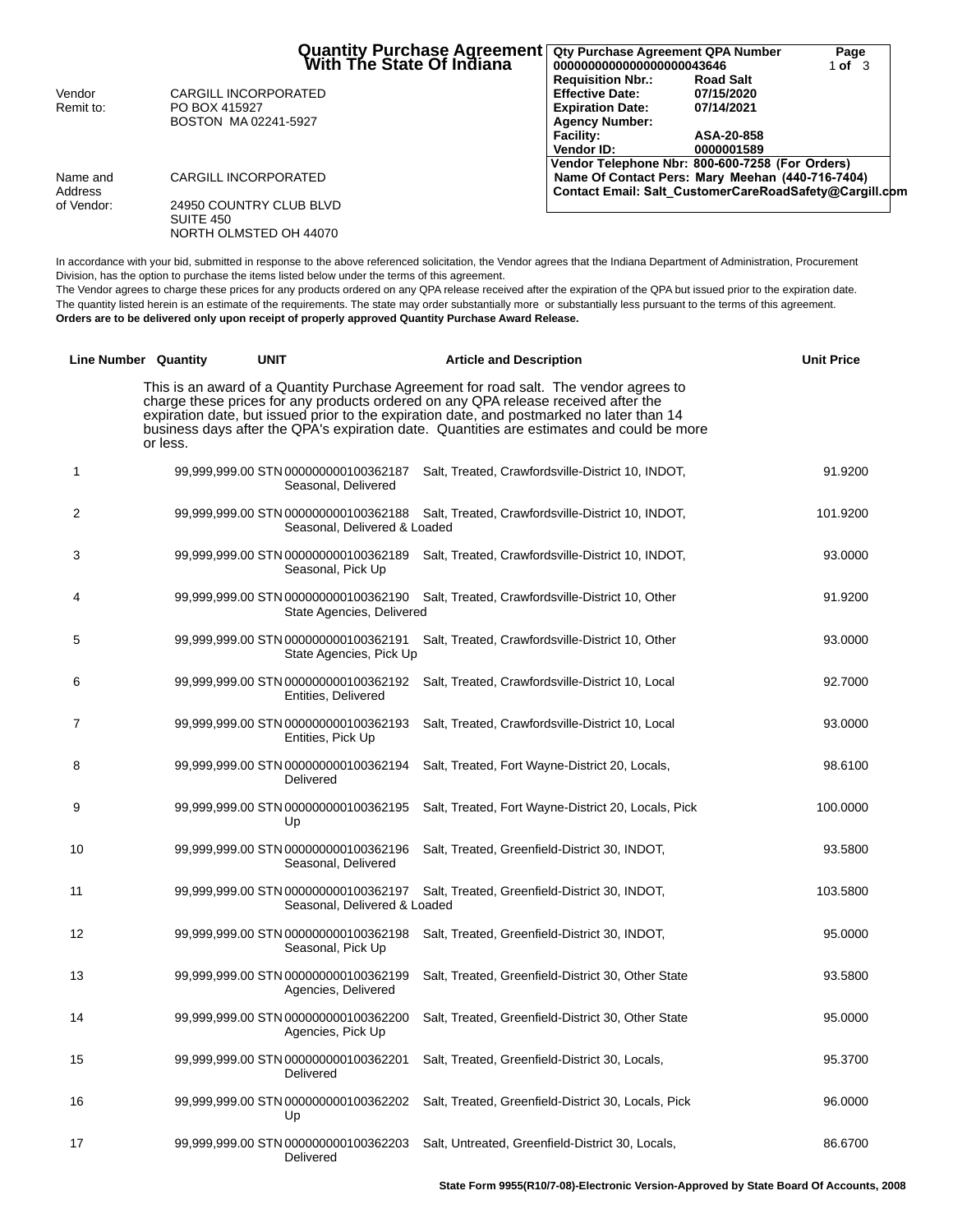|            | Quantity Purchase Agreement<br>Mith The State Of Indiana | Qty Purchase Agreement QPA Number<br>0000000000000000000043646 |                                  | Page<br>$2$ of $3$ |
|------------|----------------------------------------------------------|----------------------------------------------------------------|----------------------------------|--------------------|
| Vendor     | CARGILL INCORPORATED                                     | <b>Requisition Nbr.:</b><br><b>Effective Date:</b>             | <b>Road Salt</b><br>07/15/2020   |                    |
| Remit to:  | PO BOX 415927                                            | <b>Expiration Date:</b>                                        | 07/14/2021                       |                    |
|            | BOSTON MA 02241-5927                                     | <b>Agency Number:</b>                                          |                                  |                    |
|            |                                                          | <b>Facility:</b>                                               | ASA-20-858                       |                    |
|            |                                                          | Vendor ID:                                                     | 0000001589                       |                    |
|            |                                                          | Vendor Telephone Nbr: 440-716-4712                             |                                  |                    |
| Name and   | CARGILL INCORPORATED                                     | Name Of Contact Pers: TONY DIPIETRO                            |                                  |                    |
| Address    |                                                          | <b>Contact Email:</b>                                          | <b>TONY DIPIETRO@CARGILL.COM</b> |                    |
| of Vendor: | 24950 COUNTRY CLUB BLVD<br>SUITE 450                     | <b>FAX Number:</b>                                             |                                  |                    |
|            | NORTH OLMSTED OH 44070                                   |                                                                |                                  |                    |

In accordance with your bid, submitted in response to the above referenced solicitation, the Vendor agrees that the Indiana Department of Administration, Procurement Division, has the option to purchase the items listed below under the terms of this agreement.

The Vendor agrees to charge these prices for any products ordered on any QPA release received after the expiration of the QPA but issued prior to the expiration date. The quantity listed herein is an estimate of the requirements. The state may order substantially more or substantially less pursuant to the terms of this agreement. **Orders are to be delivered only upon receipt of properly approved Quantity Purchase Award Release.**

| <b>Line Number Quantity</b> | <b>UNIT</b> |                                                                      | <b>Article and Description</b>                        | <b>Unit Price</b> |
|-----------------------------|-------------|----------------------------------------------------------------------|-------------------------------------------------------|-------------------|
| 18                          |             | 99,999,999.00 STN 000000000100362204<br>Up                           | Salt, Untreated, Greenfield-District 30, Locals, Pick | 88.0000           |
| 19                          |             | 99,999,999.00 STN 000000000100362205                                 | Salt, Treated, LaPorte-District 40, Locals, Delivered | 85.4100           |
| 20                          |             | 99,999,999.00 STN 000000000100362206                                 | Salt, Treated, LaPorte-District 40, Locals, Pick Up   | 87.0000           |
| 21                          |             | 99,999,999.00 STN 000000000100362207                                 | Salt, Treated, Seymour-District 50, Locals, Delivered | 93.1800           |
| 22                          |             | 99,999,999.00 STN 000000000100362208                                 | Salt, Treated, Seymour-District 50, Locals, Pick Up   | 95.0000           |
| 23                          |             | 99,999,999.00 STN 000000000100362209<br>Agencies, Delivered          | Salt, Treated, Vincennes-District 60, Other State     | 101.8400          |
| 24                          |             | 99,999,999.00 STN 000000000100362210<br>Agencies, Pick Up            | Salt, Treated, Vincennes-District 60, Other State     | 105.0000          |
| 25                          |             | 99,999,999.00 STN 000000000100362211<br>Delivered                    | Salt, Treated, Vincennes-District 60, Locals,         | 99.2800           |
| 26                          |             | 99,999,999.00 STN 000000000100362212                                 | Salt, Treated, Vincennes-District 60, Locals, Pick Up | 102.0000          |
| 27                          |             | 99,999,999.00 STN 000000000100362225<br>Seasonal, Delivered          | Salt, Untreated, Greenfield-District 30, INDOT,       | 79.8800           |
| 28                          |             | 99,999,999.00 STN 000000000100362226<br>Seasonal, Delivered & Loaded | Salt, Untreated, Greenfield-District 30, INDOT,       | 89.8800           |
| 29                          |             | 99,999,999.00 STN 000000000100362227<br>Seasonal, Pick Up            | Salt, Untreated, Greenfield-District 30, INDOT,       | 81.0000           |
| 30                          |             | 99,999,999.00 STN 000000000100362228<br>Agencies, Delivered          | Salt, Untreated, Greenfield-District 30, Other State  | 79.8800           |
| 31                          |             | 99,999,999.00 STN 000000000100362229<br>Agencies, Pick Up            | Salt, Untreated, Greenfield-District 30, Other State  | 81.0000           |
| 32                          |             | 99,999,999.00 STN 000000000100362235<br>Delivered                    | Salt, Untreated, LaPorte-District 40, Locals,         | 72.1900           |
| 33                          |             | 99,999,999.00 STN 000000000100362236                                 | Salt, Untreated, LaPorte-District 40, Locals, Pick Up | 85.0000           |
| 34                          |             | 99,999,999.00 STN 000000000100362237<br>Seasonal, Delivered          | Salt, Untreated, Seymour-District 50, INDOT,          | 79.8600           |
| 35                          |             | 99,999,999.00 STN 000000000100362238<br>Seasonal, Delivered & Loaded | Salt, Untreated, Seymour-District 50, INDOT,          | 89.8600           |
| 36                          |             | 99,999,999.00 STN 000000000100362239<br>Seasonal, Pick Up            | Salt, Untreated, Seymour-District 50, INDOT,          | 81.0000           |
| 37                          |             | 99,999,999.00 STN 000000000100362240<br>Agencies, Delivered          | Salt, Untreated, Seymour-District 50, Other State     | 79.8600           |
| 38                          |             | 99,999,999.00 STN 000000000100362241                                 | Salt, Untreated, Seymour-District 50, Other State     | 81.0000           |

**State Form 9955(R10/7-08)-Electronic Version-Approved by State Board Of Accounts, 2008**